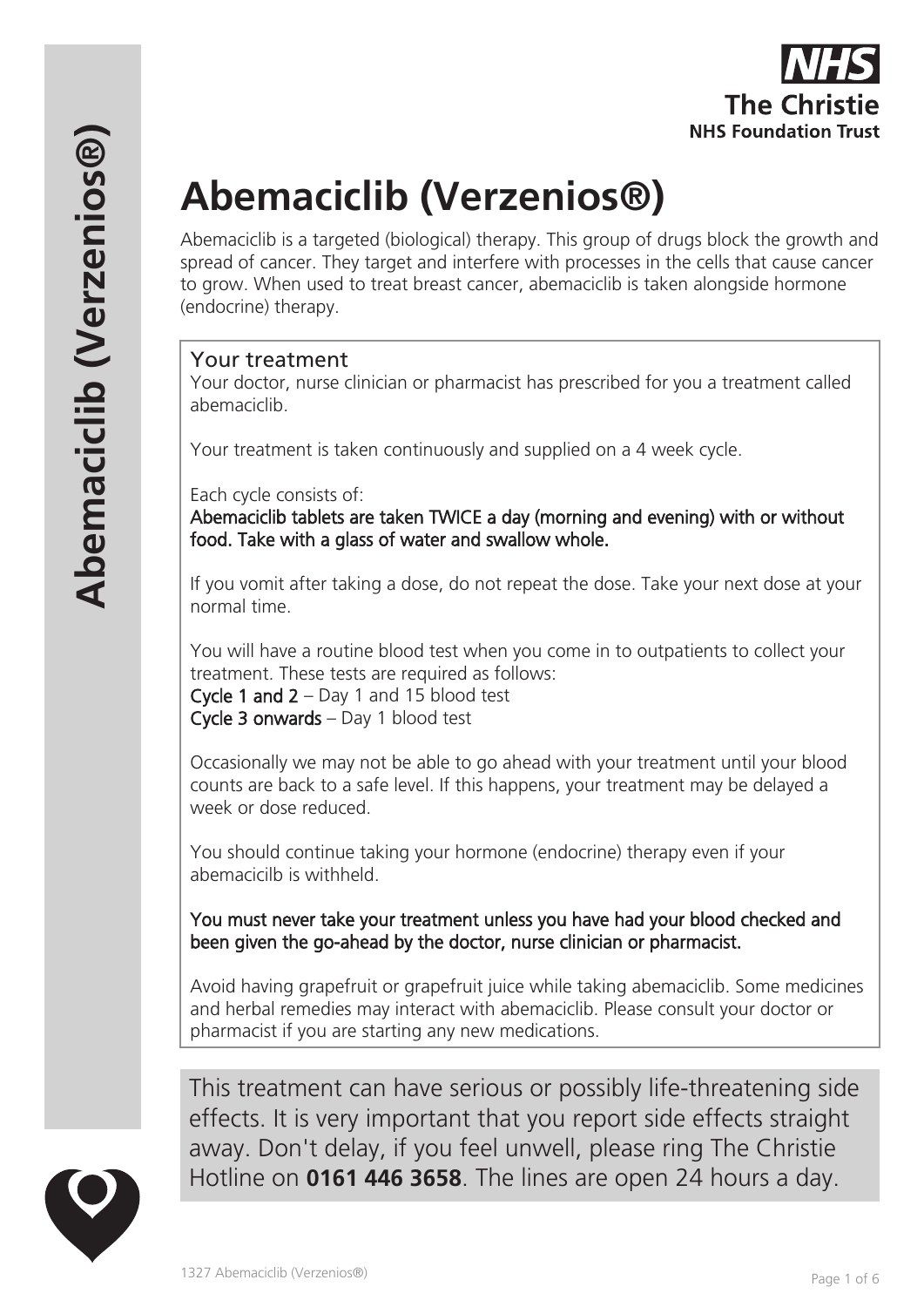# Possible side effects

Cancer treatments can cause many different side effects. Some are more likely to occur than others. Everyone is different and not everyone gets all the side effects. Most side effects are usually temporary, but in some rare cases they can be life-threatening. It is important to tell your hospital doctor or nurse about any side effects so they can be monitored and, where possible, treated.

## Increased risk of serious infection

You are vulnerable to infection while you are having treatment. Minor infections can become lifethreatening in a matter of hours if left untreated. Symptoms of infection include fever, shivering, sweats, sore throat, and diarrhoea, discomfort when you pass urine, cough or breathlessness. We recommend that you use a digital thermometer so you can check your temperature. You can buy one from your local chemist.

#### If you feel unwell, you have symptoms of an infection or your temperature is 37.5ºC or above, or below 36ºC contact The Christie Hotline straight away.

# Common side effects (more than 1 in 10)

#### • Diarrhoea (Warning!)

Diarrhoea is a common side effect of Abemaciclib. This is usually worst in the first month of treatment.

If you have diarrhoea you should immediately take the anti-diarrhoea treatment that the doctor has prescribed for you. This is loperamide dispensed by The Christie Pharmacy. Follow the doctor's instructions EXACTLY:

Take 2 loperamide capsules as soon as you have your first liquid stool. Then take 1 capsule with each liquid loose stool. (Maximum loperamide: 8 capsules in any 24 hour period).

Try to remain well hydrated (8 to 10 glasses of clear fluids each day).

If you continue to have more than 4 bowel movements a day (compared to pre-treatment) or bowel movements at night, contact The Christie Hotline on 0161 446 3658 for advice.

## • Anaemia (low number of red blood cells)

While having this treatment you may become anaemic. This may make you feel tired and breathless. Let your doctor or nurse know if these symptoms are a problem. You may need a blood transfusion.

## • Neutropenia (Low numbers of neutrophils)

While having this treatment you may become neutropenic (have low numbers of neutrophils or white blood cells). You may not be aware of this or feel any different but can be more susceptible to infections. You may need to pause your treatment or reduce your dose .

## • Bruising or bleeding

This treatment can reduce the production of platelets which help the blood clot. Let your doctor know if you have any unexplained bruising or bleeding, such as nosebleeds, bloodspots or rashes on the skin, and bleeding gums. You may need a platelet transfusion.

#### • Lethargy

Some treatments may make you feel tired and lacking in energy. It can be frustrating when you feel unable to cope with routine tasks. You may benefit from additional support during your treatment. Complementary therapies may be helpful. Speak to your nurse or doctor for further information. If necessary, take time off work. Gentle exercise, such as walking, can help.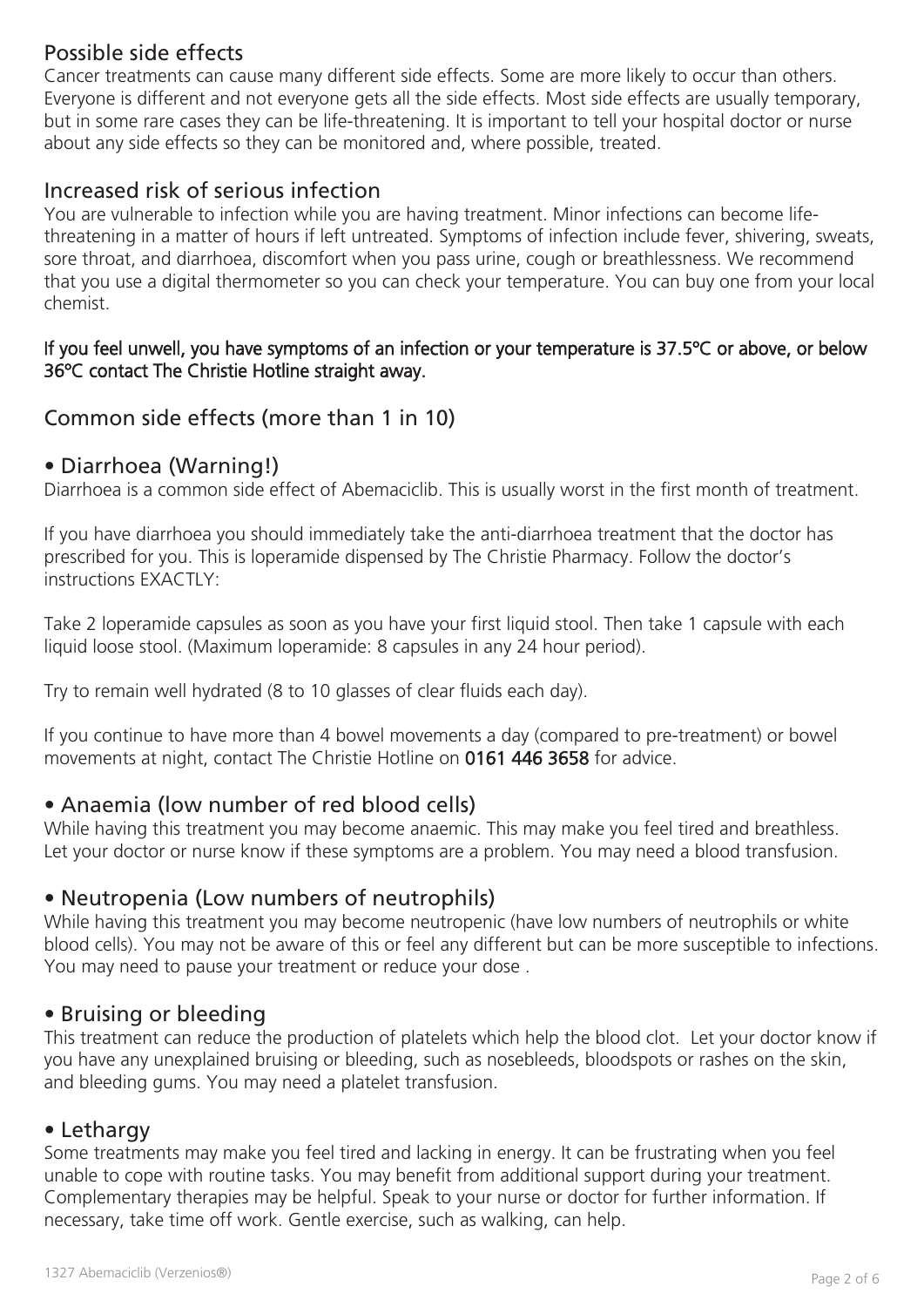# • Sore mouth

Your mouth may become sore or dry, or you may notice small mouth ulcers during this treatment. Drinking plenty of fluids and cleaning your teeth regularly and gently with a soft toothbrush can help to reduce the risk of this happening. We can prescribe a mouthwash for you to use during treatment. You can dilute this with water if your mouth is sore. Ask your doctor or nurse for further advice. There is also general mouth care information in the chemotherapy booklet. If you continue to have a sore mouth, contact The Christie Hotline.

## • Strange taste

Occasionally during treatment you may experience a strange taste, sometimes described as metallic or bitter. A strongly flavoured sweet or mint will help to disguise this.

# • Nausea and vomiting (sickness)

The severity of this varies from person to person. Anti-sickness medication may be given along with your treatment to prevent this. You will also be given anti-sickness tablets to take at home. If you continue to feel or be sick, contact your GP or this hospital, because your anti-sickness medication may need to be changed or increased.

## • Loss of appetite

If you lose your appetite, please be sure to tell your doctor or nurse at your next hospital visit.

# • Sore eyes

You may get a dry, gritty feeling in your eyes following treatment. If this happens, using Hypromellose eye drops will help to ease the discomfort. These are available at any pharmacy. If the problem persists, or you get blurred vision contact The Christie. Your eyes may also water. This will improve in time and needs no specific treatment.

## • Hair thinning

Some hair loss may occur during treatment, including body and facial hair. It is advisable to avoid perms, colours, use of hot brushes and vigorous frequent washing that could increase hair loss. Please remember that this is a temporary side effect and your hair will grow back when your treatment is completed. Very rarely, hair loss may be permanent. If you would like an appointment with the wig service, this can be arranged for you by visiting the cancer information centre. It is a good idea to get your wig before you lose a lot of hair which you can then match to your natural colour. Ask the staff for a copy of the 'Wig fitting service at The Christie'.

The Maggie's Centre runs a Talking Heads hair loss support workshop for anyone who is anticipating or experiencing hair loss (both men and women). These sessions cover the practicalities of hair loss as well as offering support with its emotional impact. Contact Maggie's on 0161 641 4848 or email manchester@maggiescentres.org.

## • Skin rash

You may develop a skin rash, dry skin or itching. This is usually mild and easily treated. Please tell your doctor on your next visit.

## • Liver problems

This treatment can occasionally cause abnormal liver blood tests. This is rarely very severe, but your liver function will be monitored every time you come to the clinic for your treatment.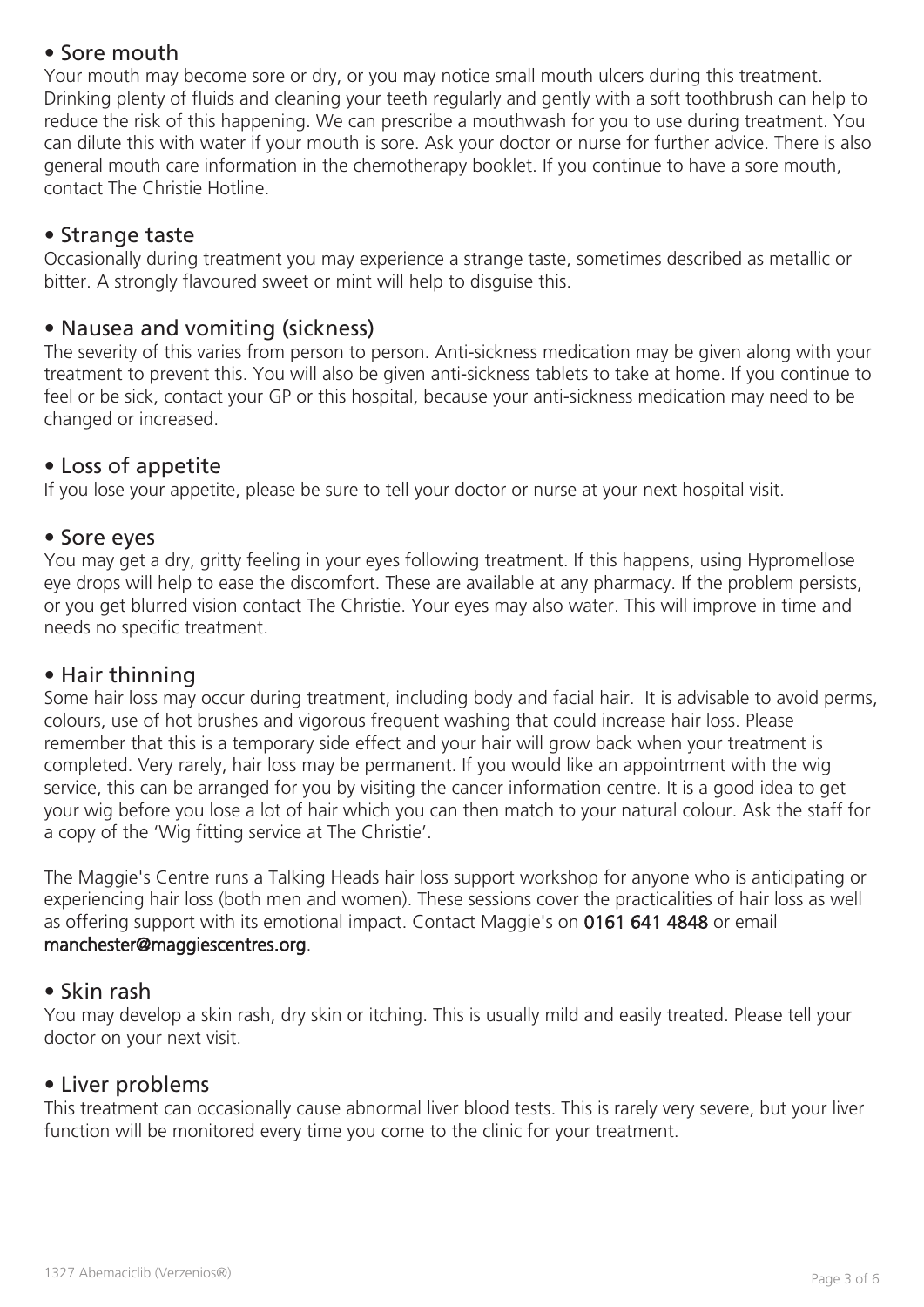# Serious and potentially life threatening side effects

In a small proportion of patients chemotherapy can result in very severe side effects which may rarely result in death. The team caring for you will discuss the risk of these side effects with you.

## • Blood clots (Warning!)

There is an increased risk of blood clots for patients receiving abemaciclib. This can cause a variety of symptoms depending on which blood vessel the clot is affecting, such as swollen leg, breathlessness, chest pain or coughing up blood. If you do develop a blood clot you'll need to have treatment urgently to thin your blood and dissolve the clot.

If you have any of these symptoms at any point during your treatment, please contact The Christie Hotline on 0161 446 3658 for advice.

#### Late side effects

Some side effects may become evident only after a number of years. In reaching any decision with you about treatment, the potential benefit you receive from treatment will be weighed against the risks of serious long term side effects to the heart, lungs, kidneys and bone marrow. With some drugs there is also a small but definite risk of developing another cancer. If any of these problems specifically applies to you, the doctor will discuss these with you and note this on your consent form.

#### **Contacts**

If you have any general questions or concerns about your treatment, please ring the area where you are having treatment:

Administration enquiries - 0161 918 7606/7610 Treatment centre nurses - 0161 918 7171 Clinical trials unit - 0161 918 7663

For advice ring The Christie Hotline on 0161 446 3658 (24 hours)

Your consultant is: .....................................................................

Your hospital number is: ...........................................................

Your key worker is: ....................................................................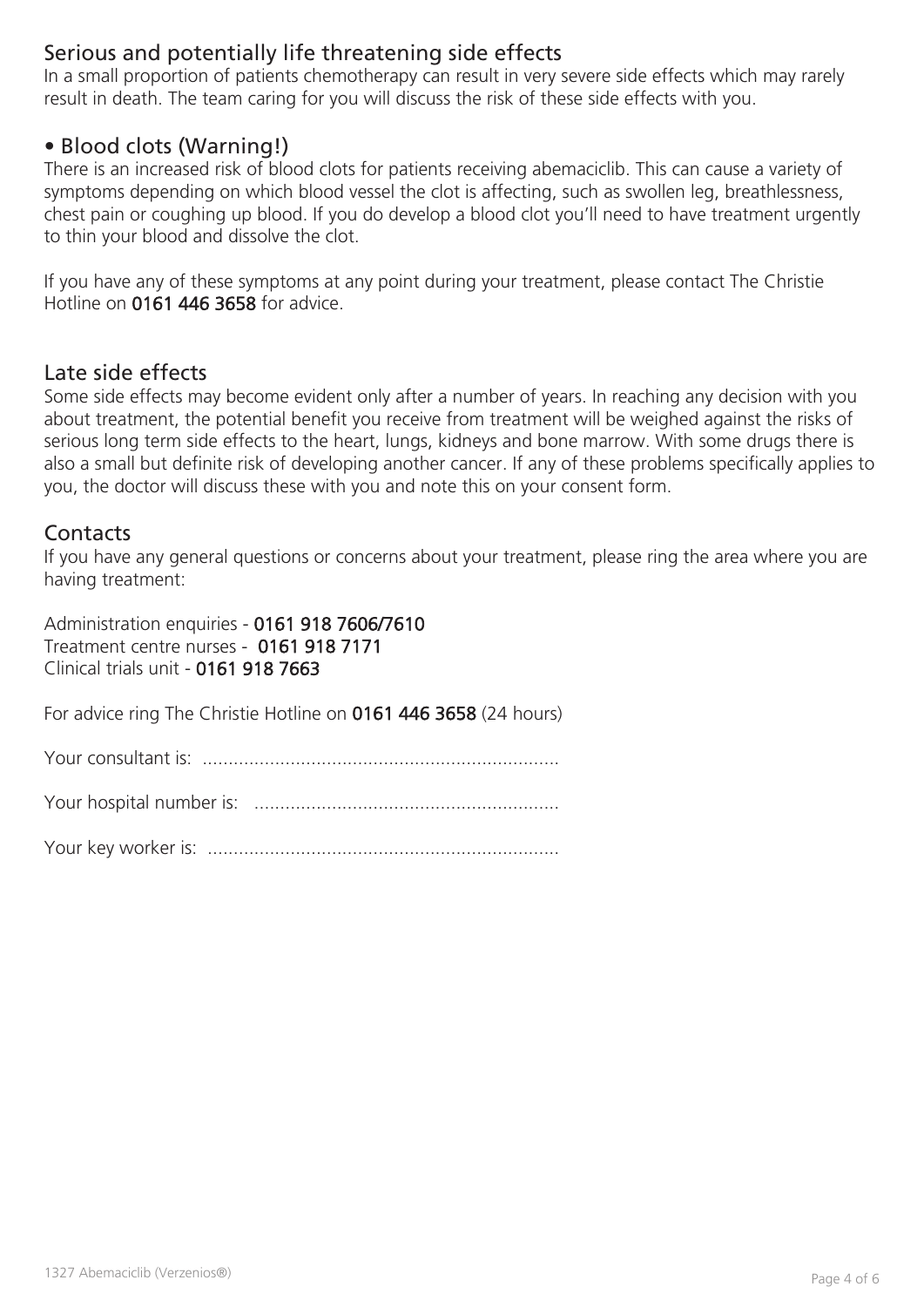Notes: